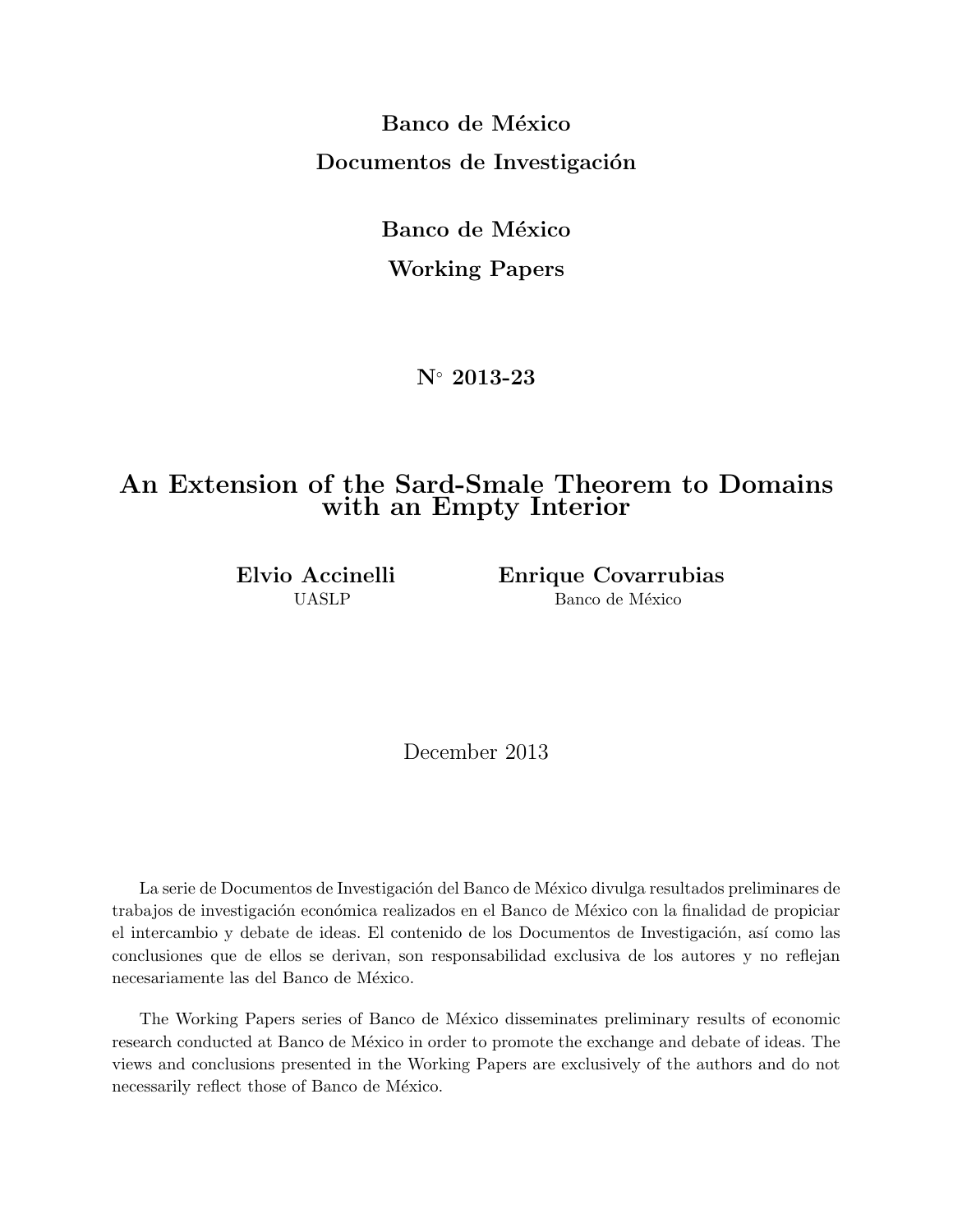**Documento de Investigación Working Paper** 2013-23 2013-23

## **An Extension of the Sard-Smale Theorem to Domains with an Empty Interior**

**Elvio Accinelli***†* **Enrique Covarrubias***‡* UASLP Banco de México

#### **Abstract**

A stumbling block in the modelling of competitive markets with commodity and price spaces of infinite dimensions, arises from having positive cones with an empty interior. This issue precludes the use of tools of differential analysis, ranging from the definition of a derivative, to the use of more sophisticated results needed to understand determinacy of equilibria and, more generally, the structure of the equilibrium set. To overcome these issues, this paper extends the Preimage Theorem and the Sard-Smale Theorem to maps between spaces that may have an empty interior.

**Keywords**: Determinacy; equilibrium manifold; positive cone. **JEL Classification**: D5; D50; D51.

#### **Resumen**

Un obstáculo en el modelado de mercados competitivos con espacios de bienes y precios en dimensiones infinitas, surge de tener conos positivos con interior vacío. Esto impide el uso de herramientas de análisis diferencial, desde la definición de una derivada, hasta el uso de resultados más sofisticados necesarios para entender determinación de equilibrios y, más generalmente, la estructura del conjunto de equilibrio. Con el objeto de sortear estos puntos, este documento extiende el Teorema de la Preimagen y el Teorema de Sard-Smale a mapeos entre espacios que pudiesen tener un interior vacío.

**Palabras Clave**: Determinación; conjunto de equilibrio; cono positivo.

<sup>&</sup>lt;sup>†</sup>Economics Faculty, Universidad Autónoma de San Luis Potosí. Email: elvio.accinelli@eco.uaslp.mx. <sup>‡</sup>Dirección General de Investigación Económica. Email: ecovarrubias@banxico.org.mx.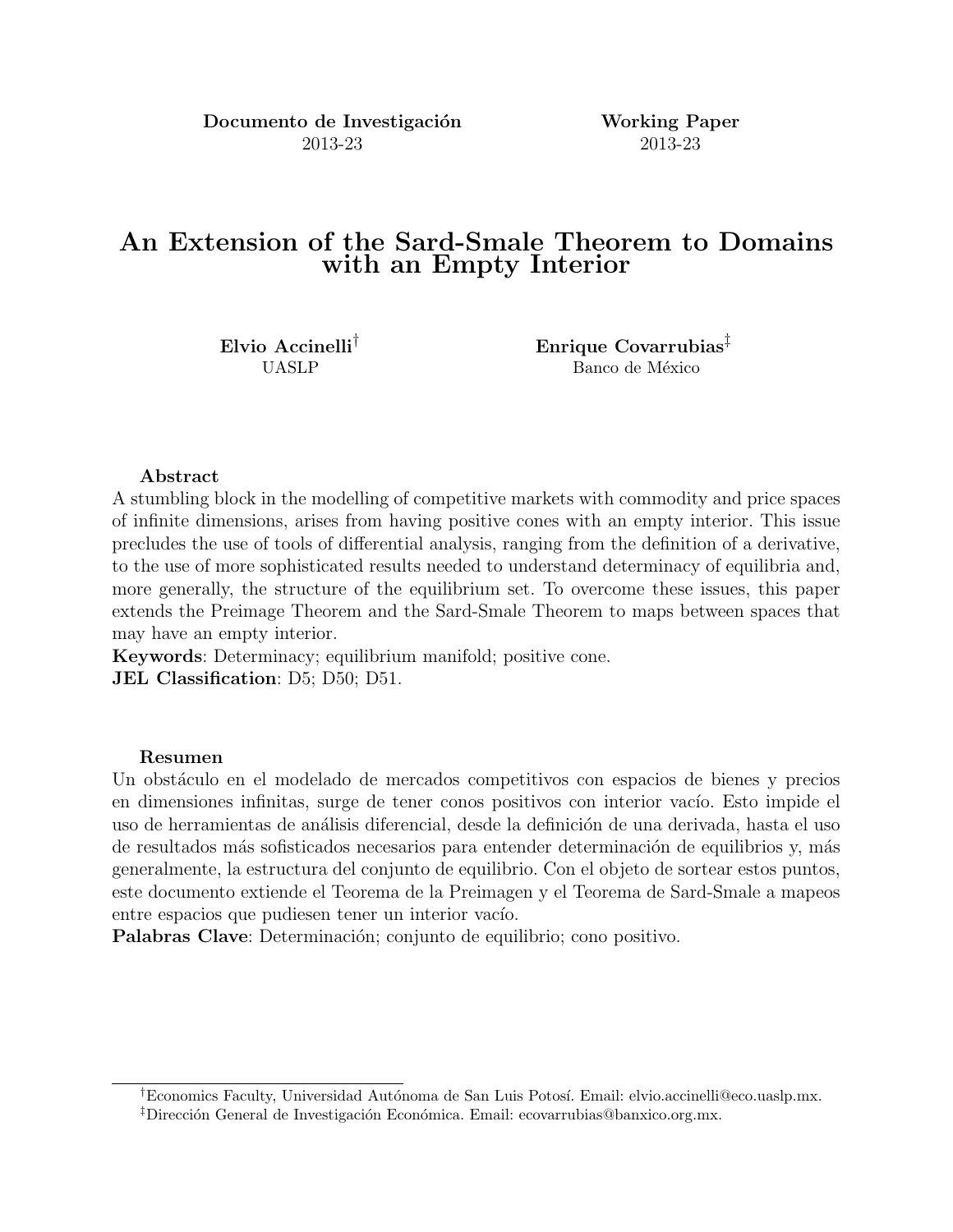## 1 Introduction

Two closely related mathematical results, the Preimage Theorem and Sard's Theorem, are useful tools with many applications in economics, particularly within the theory of general economic equilibrium. The first of these, is stated as follows:

**Theorem.** (Preimage Theorem) If y is a regular value of the map  $f$ :  $M \rightarrow N$  between differentiable manifolds M and N, then  $f^{-1}(y)$  is a submanifold of  $M$ <sup>1</sup>

The Preimage Theorem is usually applied to show results of the following nature:

Consider the excess demand function  $Z : \Omega \times S \to X$  of a pure exchange economy, where  $\Omega$  is the set of parameters (e.g. initial endowments), S is the set of prices and  $X$  is the commodity space. Then, if  $0$  is a regular value of Z, we have that the equilibrium set,  $Z^{-1}(0)$ , is a manifold.

The set  $\Gamma = Z^{-1}(0)$  is called the "equilibrium manifold" and the seminal paper of Balasko (1975) introduced this point of view of general equilibrium theory. The second result in this spirit is Sard's Theorem that states that almost all the values of a function are regular. Formally:

**Theorem.** (Sard's Theorem, 1942) Let U be an open set of  $\mathbb{R}^p$  and  $f: U \to \mathbb{R}^q$  be a  $C^k$  map where  $k > \max(p-q, 0)$ . Then, the set of critical values in  $\mathbb{R}^q$  has measure zero.

Sard's Theorem also has many applications, usually to show results similar to this:

<sup>&</sup>lt;sup>1</sup>Recall that for a map  $f : M \to N$ , a point x in M at which the derivative of f has rank less than  $n$  is called a *critical point* and its image a *critical value* of  $f$ . Other points y in N, that is, such that f has rank n at all points in  $f^{-1}(y)$ , are called regular values of f.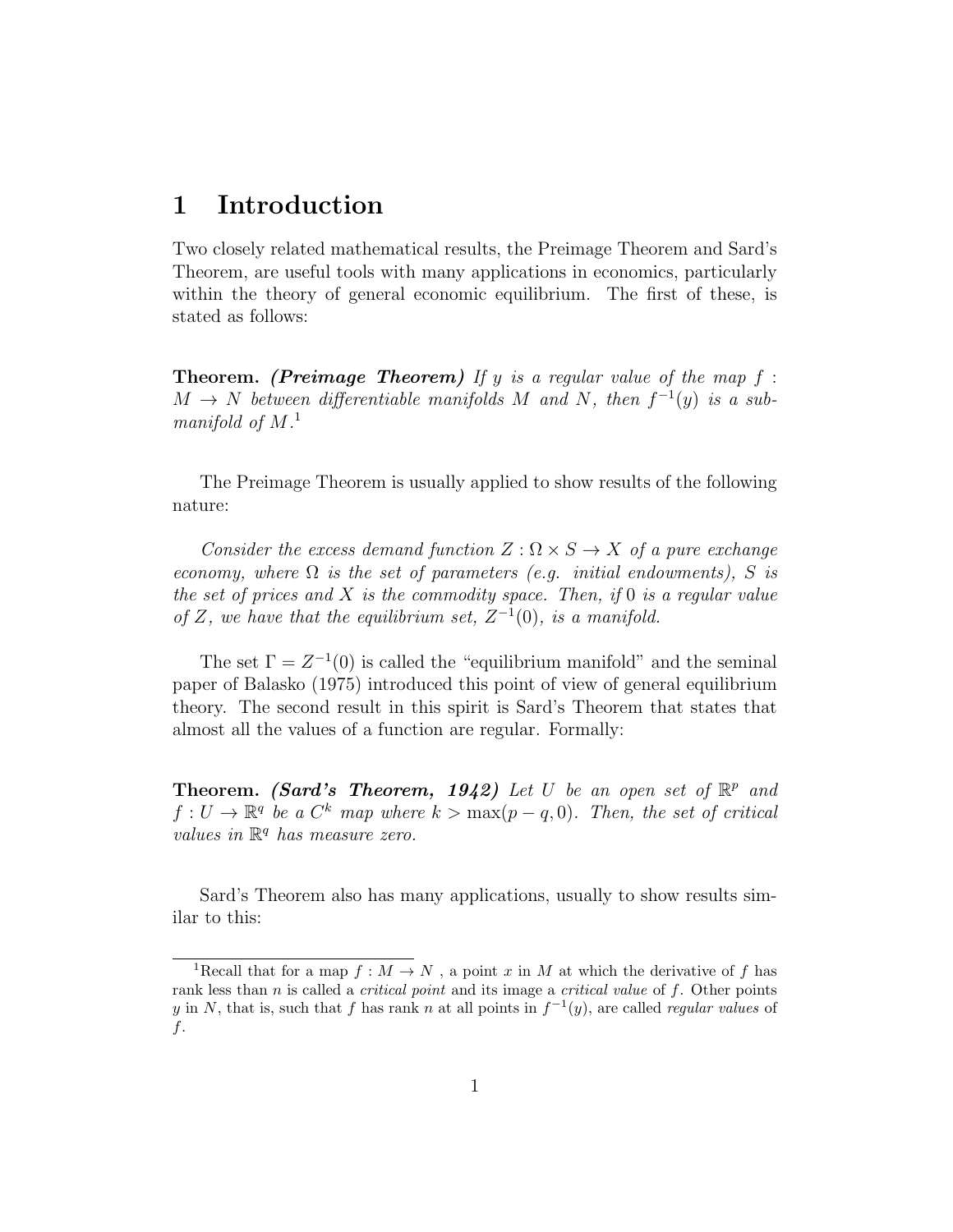Consider the equilibrium manifold  $\Gamma \subset \Omega \times S$  and the projection map  $\pi : \Omega \times S \to \Omega$ , restricted to  $\Gamma$ , given by  $\pi(\omega, p) = \omega$ . Then, the regular values are almost all of  $\Omega$ . In other words, almost all equilibria are determinate.

Sard's Theorem turned out indeed to be the appropriate tool to study determinacy of equilibria since Debreu's (1970) seminal paper. These tools have been used in many other areas such as general equilibrium with incomplete financial markets where Chichilnisky and Heal (1996) have shown that the equilibrium set is a manifold, while determinacy of equilibria was shown by Magill and Shafer (1990).

In spite of these general results and vast applications, many models of competitive markets have an infinite number of commodities which naturally lead to consumption and price spaces of infinite dimensions.<sup>2</sup> At a first glance, it would seem appropriate to use Smale's generalisation of the Submanifold and Sard's Theorem to infinite dimensions, as follows:

**Theorem.** (Smale Theorem, 1965) If  $f : M \rightarrow V$  is a  $C^s$  Fredholm map between differentiable manifolds locally like Banach spaces with  $s >$  $max/index f, 0), then$ 

- 1. For almost all  $y \in V$ ,  $f^{-1}(y)$  is a submanifold of M;
- 2. The regular values of  $f$  are almost all of  $V$ .

The statement and proof of Smale's Theorem is local, and requires for M and V to have a nonempty interior. However, there are many instances in economic modelling that require a domain with an empty interior. For example, many models of competitive markets use a consumption space in the positive cone of an  $\ell_p$  or  $L_p$  space, for  $1 \leq p \leq \infty$ .<sup>3</sup> Unfortunately, the only spaces among  $L_p$  and  $\ell_p$  space whose positive cone have a nonempty interior

<sup>2</sup>Smale (1965) contains most mathematical definitions that will be used throughout this paper.

<sup>&</sup>lt;sup>3</sup>Recall the following definitions. Let p be a real number  $1 \leq p < \infty$ . The space  $\ell_p$ consists of all sequence of scalars  $\{x_1, x_2, \ldots\}$  for which  $\sum_{i=1}^{\infty} ||x_i||^p < \infty$ . The norm of an element  $x = \{x_i\}$  in  $\ell_p$  is defined as  $||x||_p = \left(\sum_{i=1}^{\infty} ||x_i||^p\right)^{1/p}$ . The space  $\ell_{\infty}$  consists of bounded sequences. The norm of an element  $x = \{x_i\}$  in  $\ell_{\infty}$  is defined as  $||x||_{\infty} =$ sup<sub>i</sub>  $||x_i||$ . The  $L_p$  spaces are defined analogously. For  $p \ge 1$ , the space  $L[a, b]$  consists of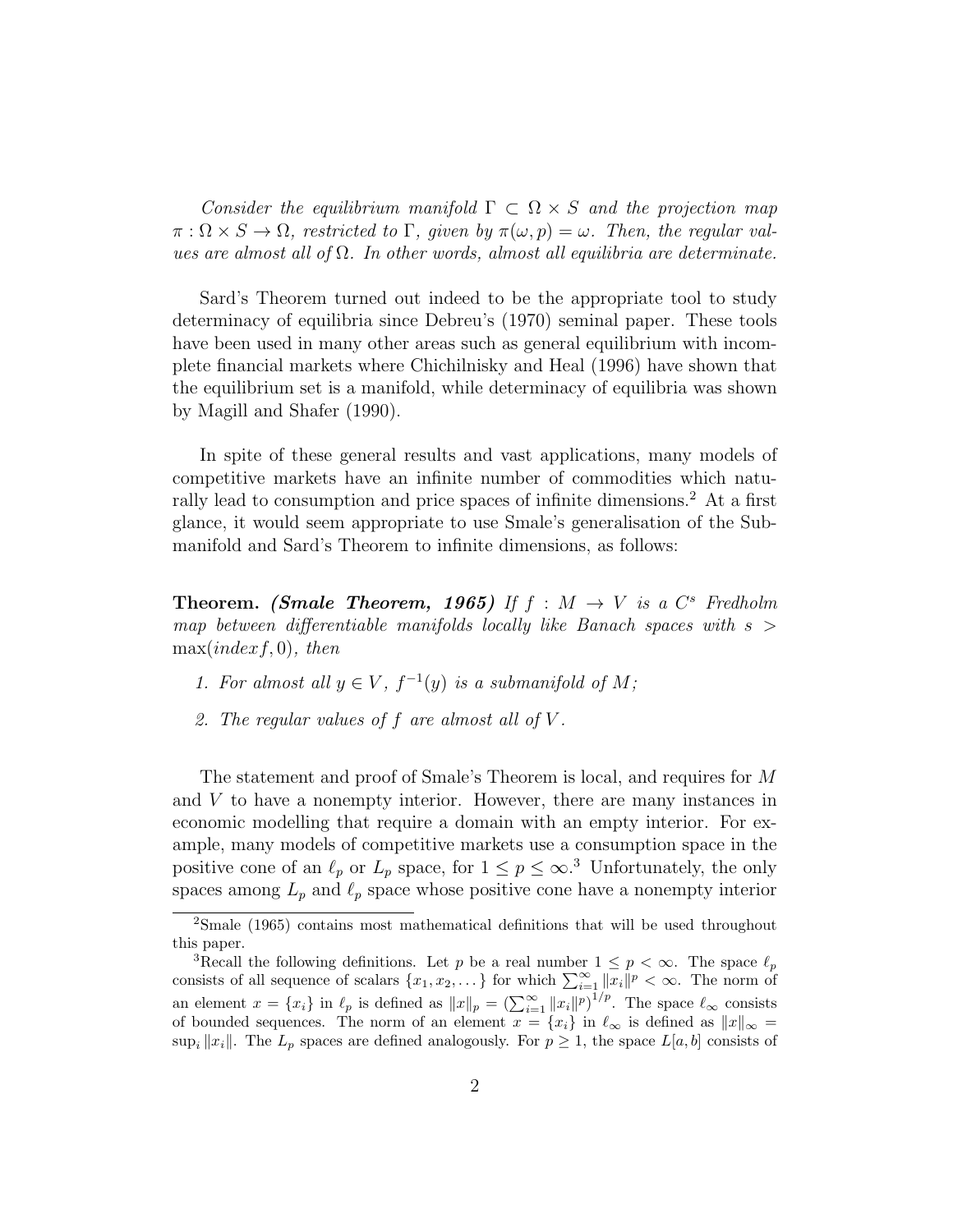are  $L_{\infty}$  and  $\ell_{\infty}$ . To complicate things, prices are elements of the positive cone of the dual space of the commodity space.<sup>4</sup> Recall that the dual space of  $\ell_p$  ( $L_p$ , respectively),  $1 \leq p < \infty$ , is the space  $\ell_q$  ( $L_q$ , respectively) where  $1/p + 1/q = 1$ . In other words, even if the commodity space had a positive cone with a nonempty interior, the positive cone of the dual space -that is, the price space- will have an empty interior, and vice versa. The dual spaces of  $L_{\infty}$  and  $\ell_{\infty}$  are subtler, but this problem still holds.<sup>5</sup> There are plenty of examples in different directions, but to name a few consider the following list:

- Duffie and Huang (1985) model financial markets through the space  $L_2;$
- Bewley (1972) uses the space  $L_{\infty}$  to model infinite variations in any of the characteristics describing commodities. These Characteristics could be physical properties, location, the time of delivery, or the state of the world (in the probabilistic sense) at the time of delivery;
- The infinite horizon model which requires the set  $\ell_{\infty}$  as modelled in Kehoe and Levine (1985) and Balasko (1997a,b,c);

The purpose of this paper is precisely to extend Sard's and Smale's Theorems to maps between subsets of Banach manifolds which may have an empty interior. To this end, we will prove in the next sections the following result.

**Theorem.** (Main theorem) Let  $f : M \to V$  be a  $C^r$  star Fredholm map between star Banach manifolds, with  $r > max(index f, 0)$ . Suppose that M and V are connected and have a countable basis. Furthermore, suppose that f is locally proper and that it has at least one regular value. Then, the regular values of f are almost all of  $V$ .

those real-valued functions x on the interval [a, b] for which  $||x(t)||$  is Lebesgue integrable. The norm on this space is defined as  $||x||_p = \left(\int_a^b ||x(t)||^p\right)^{1/p}$ . The space  $L_\infty[a, b]$  consists of all Lebesgue measurable functions on [a, b] which are bounded, except possible on a set of measure zero. The norm is defined by  $||x||_{\infty} = \text{ess sup} ||x(t)||$ .

<sup>&</sup>lt;sup>4</sup>If X is a normed linear vector space. The space of all bounded linear functionals on X is called the normed dual of X and is denoted by  $X^*$ . The norm of an element  $f \in X^*$ is  $||f|| = \sup_{||x||=1} ||f(x)||.$ 

<sup>&</sup>lt;sup>5</sup>The dual space of  $L\infty$  can be identified with bounded signed finitely additive measures that are absolutely continuous with respect to the measure. There are relatively consistent extensions of Zermelo-Franekel set theory in which the dual of  $\ell_{\infty}$  is  $\ell_1$ .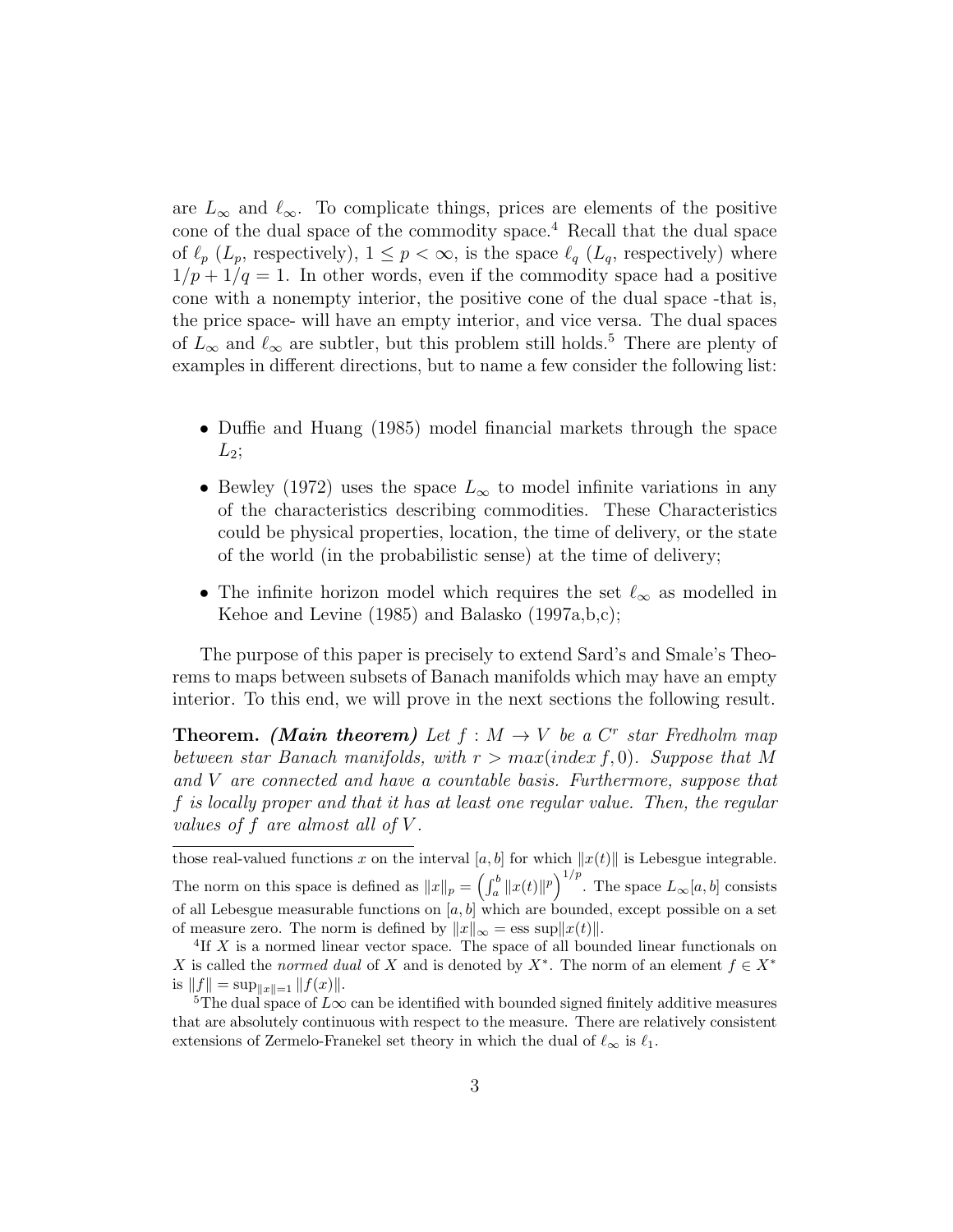#### 2 Analytical preliminaries

Let B be a Banach space, and let  $B_+$  denote the positive cone of B which may have an empty interior. Notice that  $B_+$  is a convex subset of B. The results of this paper can be generalized to any convex subset, not just the positive cone, but we restrict the analysis to this set because of an interest in economic applications.

Definition 1. ( $\alpha$ -admissible directions) We say that  $h \in B$  is an  $\alpha$ admissible direction for  $x \in B_+$  if and only if there exist  $\alpha > 0$  such that  $x + \alpha \frac{h}{\|h}$  $\frac{h}{\|h\|} \in B_+$ . The set of  $\alpha$ -admissible directions at x will be denoted by  $\mathcal{A}_{\alpha}(x)$ .

Note that since  $B_+$  is a convex subset of B then, if y and x are points in  $B_+$ , it must be that  $h = (y - x)$  is  $\alpha$ -admissible for x. To see this, consider  $z = \alpha' y + (1 - \alpha') x, \ 0 \leq \alpha' \leq 1.$  Then  $z \in B_+$  and  $z = x + \alpha' (y - x), \ \forall \ 0 \leq \alpha.$ Let  $\alpha = \frac{\alpha'}{\|b\|}$  $\frac{\alpha'}{\|h\|}$ . Similarly, it follows that if h is  $\alpha$ -admissible, it is also  $\beta$ admissible for all  $0 < \beta \leq \alpha$ . Note then that for  $\alpha \geq \beta > 0$ , we have  $\mathcal{A}_{\alpha}(x) \subseteq \mathcal{A}_{\beta}(x)$ .

**Definition 2.** (Star-differentiable functions) Let  $u : B_+ \to \mathbb{R}$  be a real function defined on  $B_+$ . We say that u is star-differentiable at  $x \in B_+$  if the Gâteaux derivative of u at x exists for all  $h \in \mathcal{A}_{\alpha}$ .

Definition 2, in other words, states that  $u$  is star-differentiable at  $x$  if and only if there exists a map  $L_x \in L(B_+, \mathbb{R})$  such that

$$
\lim_{\alpha \to 0} \frac{u(x + \alpha h) - u(x)}{\alpha} = \frac{d}{d\alpha} |_{\alpha = 0} u(x + \alpha h) = L_x h
$$

for all  $h \in \mathcal{A}_{\alpha}(x)$ ; that is, if  $u(x + \alpha h) - u(x) = \alpha L_x h + o(\alpha h)$ .

**Definition 3.** (Star-neighborhoods) Let  $x \in B_+$ . We define a starneighborhood of x by

$$
V_x^*(\alpha) = \left\{ y \in B_+ : y = x + \beta \frac{h}{\|h\|}, \forall \ h \in \mathcal{A}_{\alpha}(x), \ where \ 0 \le \beta \le \alpha \right\}.
$$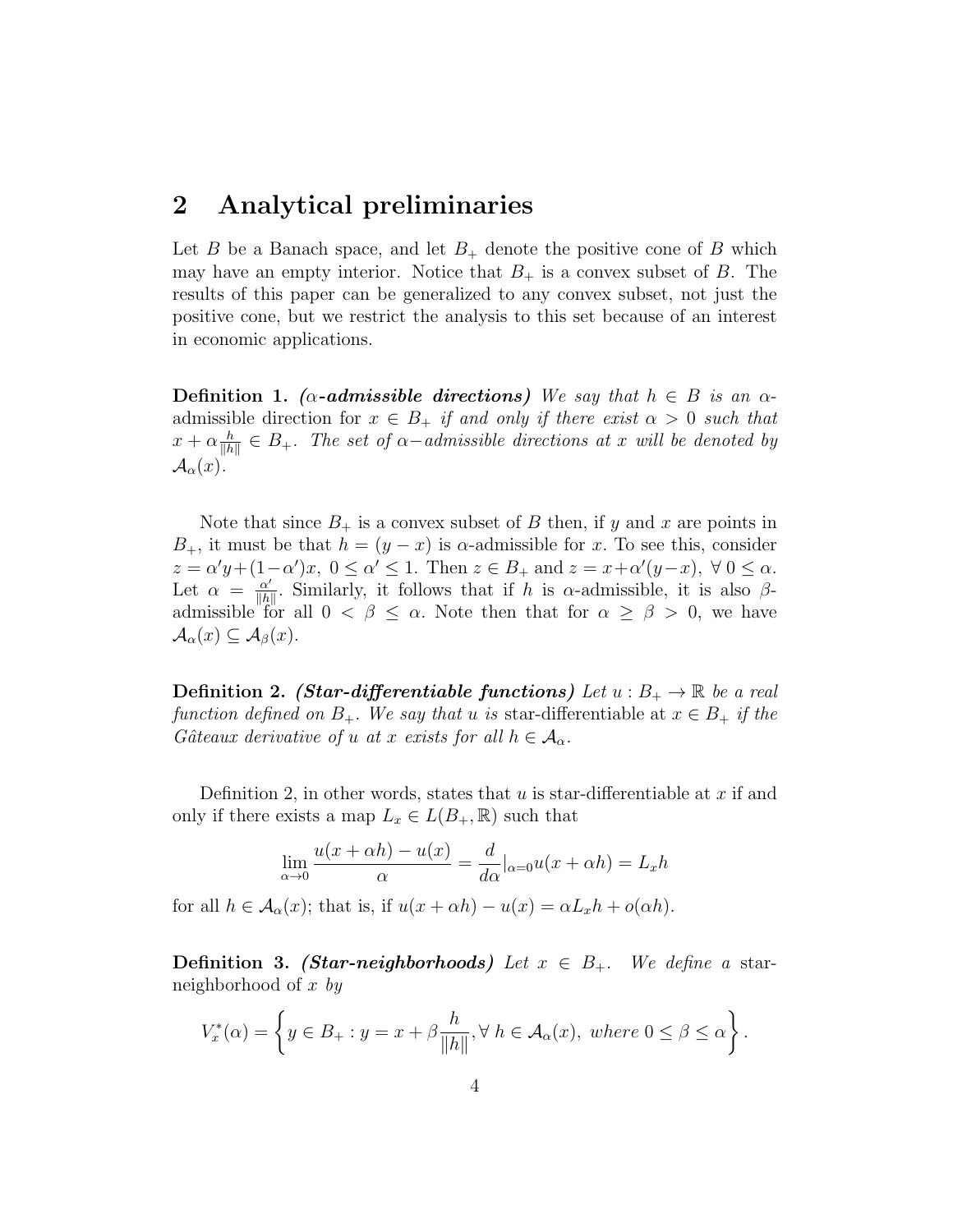We will say that O is a star-open subset of  $B_+$  if for each  $x \in O$  there exist  $V_x^*(\alpha) \subset O.$ 

One can check that star-neighborhoods form a base of a topology, called the star-topology.

Remark 1. From now on to represent admissible directions we consider vectors h such that  $||h|| = 1$ .

**Definition 4. (Star-charts)** Let  $\Gamma$  be a Hausdorff topological space. A star-chart on  $\Gamma$  is a pair  $(U^*,\phi^*)$  where the set  $U^*$  is an open set in  $\Gamma$  and  $\phi: V^* \to U^*$  is an homeomorphism from the star-neighborhood  $V^* \subset B^+$  onto  $U^*$ . We call  $\phi$  a parametrization. In such case, we say that the parametrization is of class  $C^k$  if the function  $\phi$  is k times star-differentiable.

**Definition 5.** (Star-manifold) Let  $\Gamma$  be a Hausdorff topological space. We say that that  $\Gamma$  is a  $C^k$  star-manifold if for every  $p \in \Gamma$ , there exists an open star-neighborhood of  $B_+$ , denoted  $V_a^*(\alpha)$ , and a  $C^k$  parametrization,  $\phi: V_a(\alpha) \to V_p$ , where  $V_p \subset \Gamma$  is an open neighborhood of p.

To highlight the structure of  $\Gamma$  as a star-manifold, we will use the notation  $Γ^*$ . We wish to remark in Definition 5 that, since we consider  $Γ ⊂ B$  where B is a Banach space, then the open set in question can be considered to be  $V_p^* = V_p \cap \Gamma$  where  $V_p$  is an open neighborhood of p in the topology of the norm.

**Definition 6.** (Star-atlas) A  $C<sup>k</sup>$  star-atlas is a collection of star charts  $(V_{p_i} \cup M, \phi_i), i \in I$ , that satisfies the following properties:

- (i) The collection  $V_{p_i} \cup M$ ,  $i \in I$ , covers  $\Gamma$ .
- (ii) Any two charts are compatible.
- (iii) The map  $\phi: V_{a_i}(\alpha) \to V_{p_i}$  is  $C^k$  star-differentiable.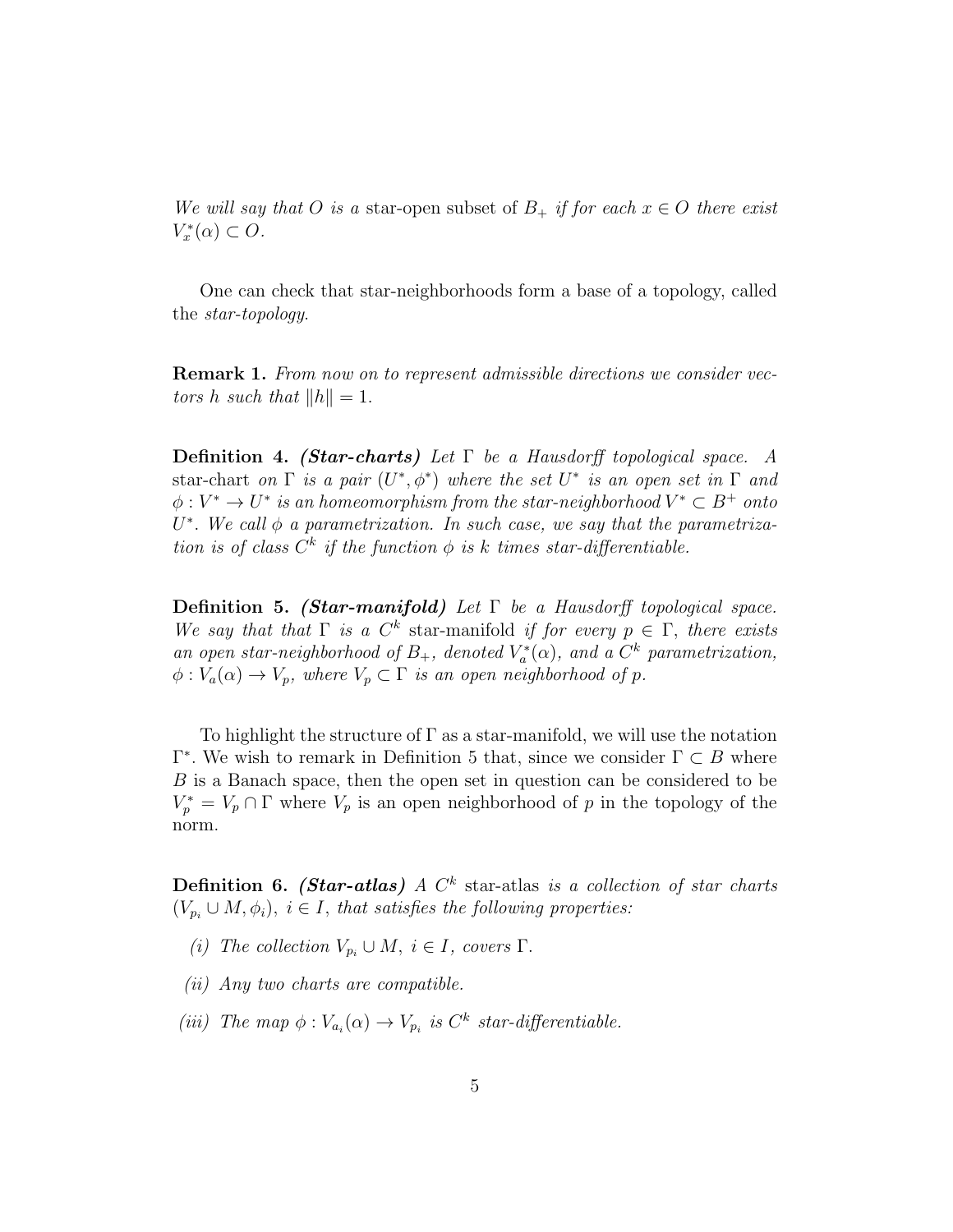(iv) The set  $\phi_i^{-1}$  $i^{-1}(V_{p_i} \cup M)$  is a star-open subset of  $B_+.$ 

**Definition 7.** (Star-submanifolds) Let  $\Gamma^*$  a  $C^k$  Banach manifold,  $k \geq 0$ . A subset S of  $\Gamma^*$  is called a star-submanifold of  $\Gamma^*$  if and only if for each point  $x \in S$  there exists an admissible chart in  $\Gamma^*$  such that

- (*i*)  $\phi_i^{-1}$  $i^{-1}(S \cap V_{p_i}) \subset V_{a_i}^*(\alpha).$
- (ii) The admissible directions  $A_a$  contain a closed subset  $B_a$  which splits  $\mathcal{A}_a$ .
- (iii) The star-chart image  $\phi^{-1}(V_p \cap S)$  is a star-open set  $V^* = V_a^*(\alpha) \cap \mathcal{B}_a$ .

Definition 8. (Tangent spaces) Let  $M^*$  be a star manifold. The tangent set at  $p \in M^*$  is the subset  $T_pM^*$  that can be described in the following way. Let  $\phi: V_a^*(\alpha) \to V_p$  with  $p = \phi(a)$ . We write  $T_pM^* = \phi'(a)(\mathcal{A}_\alpha(a))$ . That is,  $y \in T_p M^*$  if and only if  $y = \phi'(a)h$ ,  $h \in \mathcal{A}_{\alpha}(x)$ .

**Definition 9.** (Submersions) Let  $f : D(f) \rightarrow Y$  be a mapping between  $B_+ = D(f)$  and the Banach space Y. Then, f is called a submersion at the point x if and only if

- 1. f is a  $C^1$  mapping on a star-neighborhood  $V^*(x)$  of x;
- 2.  $f'(x): B \to Y$  is surjective; and,
- 3. the null space  $N(f'(x))$  splits B.

We also say f is a submersion on the set M if it is a submersion at each  $x \in M$ .

Definition 10. (Regular points and regular values) Let  $f: D(f) \to Y$ be a mapping between  $B_+ = D(f)$  and the Banach space Y. Then, the point  $x \in D(f)$  is called a regular point of f if and only if f is a submersion at x. The point  $y \in Y$  is called a regular value if and only if  $f^{-1}$  is empty or it consists solely of regular points. Otherwise  $y$  is called a singular value, *i.e.*  $f^{-1}(y)$  contains at least one singular point.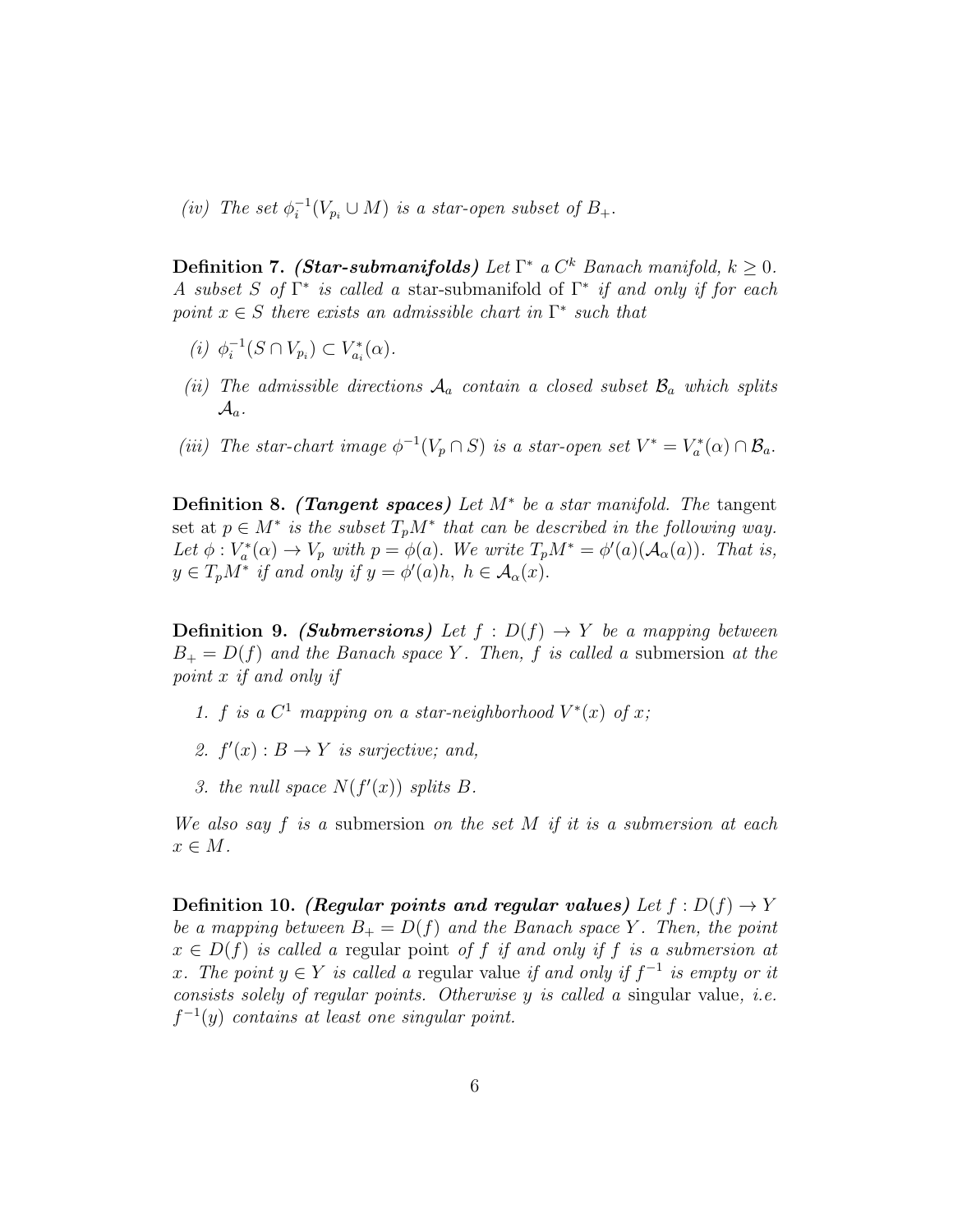## 3 Results

Theorem 1. (The preimage theorem) Let  $f : M^* \to N$  a  $C^k$  mapping from a star-manifold  $M^*$  to a Banach space N. If y is a regular value of f, then  $S = f^{-1}(y)$  is a star-submanifold of  $M^*$ 

*Proof.* It suffices to study the local problem. Let  $V_a^*(\epsilon)$  be a star-neighborhood of  $a \in B_+$  and consider the  $C^k$  star-differentiable map  $\phi : B_+ \to M^*$  such that  $\phi(a) = p$ . Without loss of generality, let  $f(p) = 0$ . Let  $h \in \mathcal{A}_{\epsilon}(a)$ and let  $V_p$  be a neighborhood of p. Then  $V_p \cap M^* = \phi(V_a^*(\epsilon))$ . Thus,  $\phi(a + \alpha h) \in V_p \cap M^*$ . From the local submersion theorem if f is a submersion, there exists a parametrization  $\phi$  such that,  $\phi(a) = p$ ,  $\phi'(a) = I$ . From Definition 5, for all  $p' \in V_p \cap M^*$ , there exists h and  $\alpha$  such that  $h \in \mathcal{A}_a(\alpha)$ . Since ker  $f'(p)$  splits B, there exists a projection  $P : B \to N$ . Let  $P^{\perp} = I - P$  and  $N^{\perp} = P^{\perp}$ . Thus, we obtain that  $B = N \oplus N^{\perp}$  and that  $f'(p) : N^{\perp} \to Y$  is bijective. Denote its inverse by  $A: Y \to N^{\perp}$ . So let

$$
a = P(p) + Af(p)
$$
 and  $a + \alpha h = [P(p') + Af(p')],$   
 $\phi^{-1}(x) = Px + Af(x)$ 

where  $A = f'(p)^{-1}$ .

Multiplying both sides of this equation we obtain:  $f'(p)\phi(x) = f(x)$ . So, from the local submersion theorem, given that  $f(\phi(a)) = 0$ , the equality

$$
f(\phi(a + \alpha h)) = f'(\phi(a))(\alpha h) + y,
$$

implies that, the solution of the equation  $f(z) = y$  in a star-neighborhood  $V_p^*$ of p, corresponds to the solution of the equation  $f'(\phi(a))h = 0$ . Therefore, S is the set  $h \in \mathcal{A}_a$  such that  $f'(\phi(a))h = 0$  for some  $h \in \mathcal{A}_\alpha(a)$ . Hence, S is a star-submanifold of  $M^*$ .

 $\Box$ 

Definition 11. (Star Fredholm maps) A star Fredholm operator is a star continuous linear map  $L : E_1 \to E_2$  such that

- (i) dim ker $L < \infty$ ;
- (ii) range L is closed;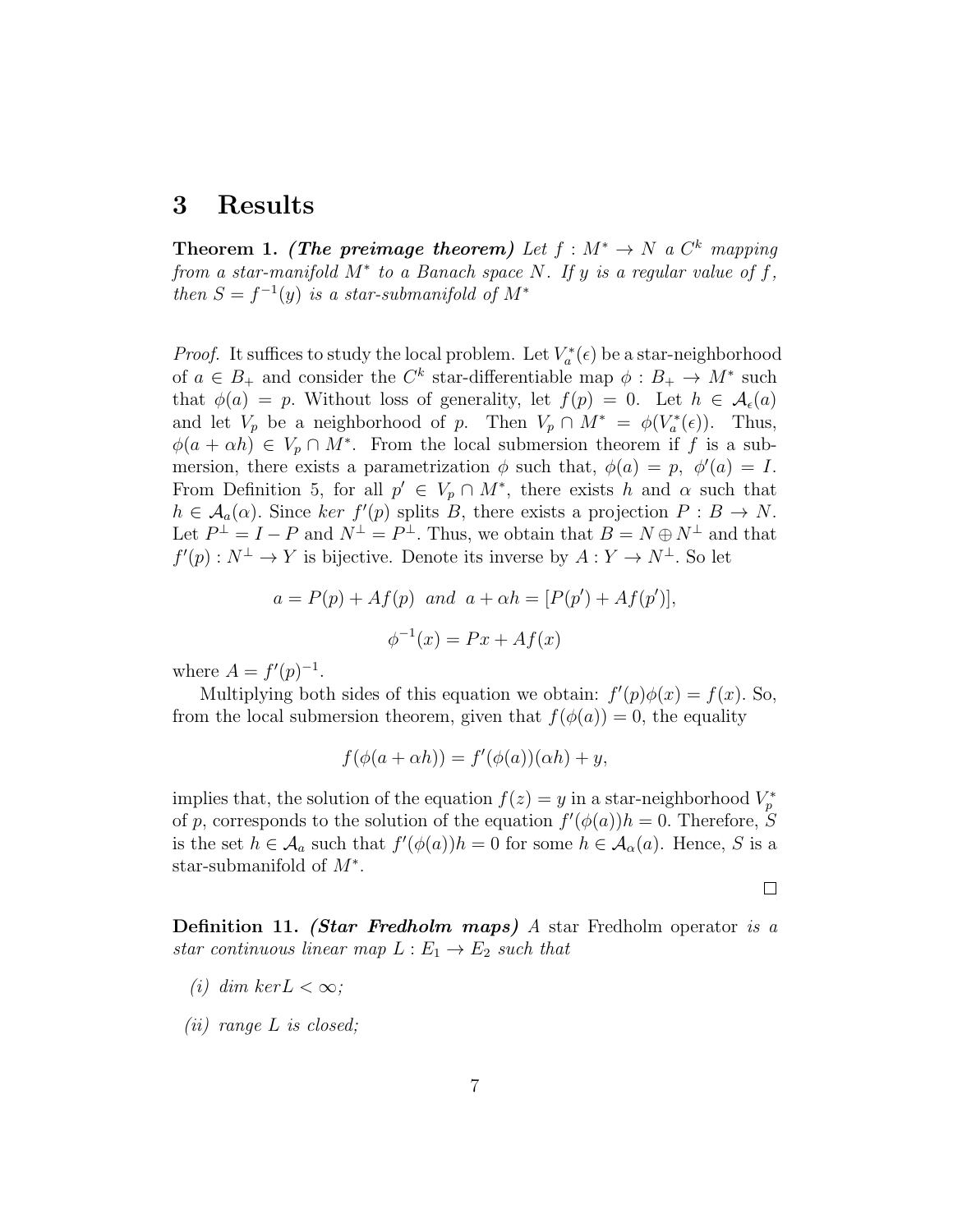(*iii*) dim coker  $L < \infty$ .

The index of L is A star Fredholm map is a star continuous map between star-manifolds such that at each point in the domain, its star Gateaux derivative is a star Fredholm operator. The index of a star Fredholm map is the index of its linearization.

**Definition 12.** (Locally star proper maps) A star Fredholm map  $F$ :  $M \to V$  is said to be locally star-proper if for every  $x \in M$  there is a starneighborhood U of x such that f restricted to U is proper.

**Theorem 2.** (Main theorem) Let  $f : M \to V$  be a  $C^r$  star Fredholm map between star Banach manifolds, with  $r > max(index f, 0)$ . Suppose that M and V are connected and have a countable basis. Furthermore, suppose that f is locally proper and that it has at least one regular value. Then, the regular values of  $f$  are almost all of  $V$ .

*Proof.* The proof follows closely [14]. The theorem is proved locally, since we assume  $M$  has a countable base and first category. Thus, let  $U$  be a star neighborhood of  $x_0 \in M$ . In this case, U is a subset of some Banach space E. Then,  $A = Df(x_0) : E \to E'$  for some Banach space E'. Since A is a star Fredholm operator, we can write  $x_0 = (p_0, q_0) \in E_1 \times \text{ker } A = E$ . Thus, the Gateaux-star derivative  $D_1 f(p,q) : E_1 \to E$  maps  $E_1$  injectively onto a closed subspace of E for all  $(p, q)$  sufficiently close to  $(p_0, q_0)$ . From the generalized implicit function theorem of [1], we know there is a starneighborhood  $U_1 \times U_2 \subset E_1 \times \ker A$  of  $(p_0, q_0)$  such that  $D_2$  is compact and if  $q \in U_2$ , f restricted to  $U_1 \times q$  is a homeomorphism onto its image. Since f is is locally proper by assumption, the critical points of  $f$  (which by assumption there is at least one) are closed.

 $\Box$ 

# 4 Conclusions

This paper provided a generalised Sard Theorem and Preimage Theorem which are mathematical tools widely used in economic theory to study the structure of the equilibrium set. Through our approach, this tool can be used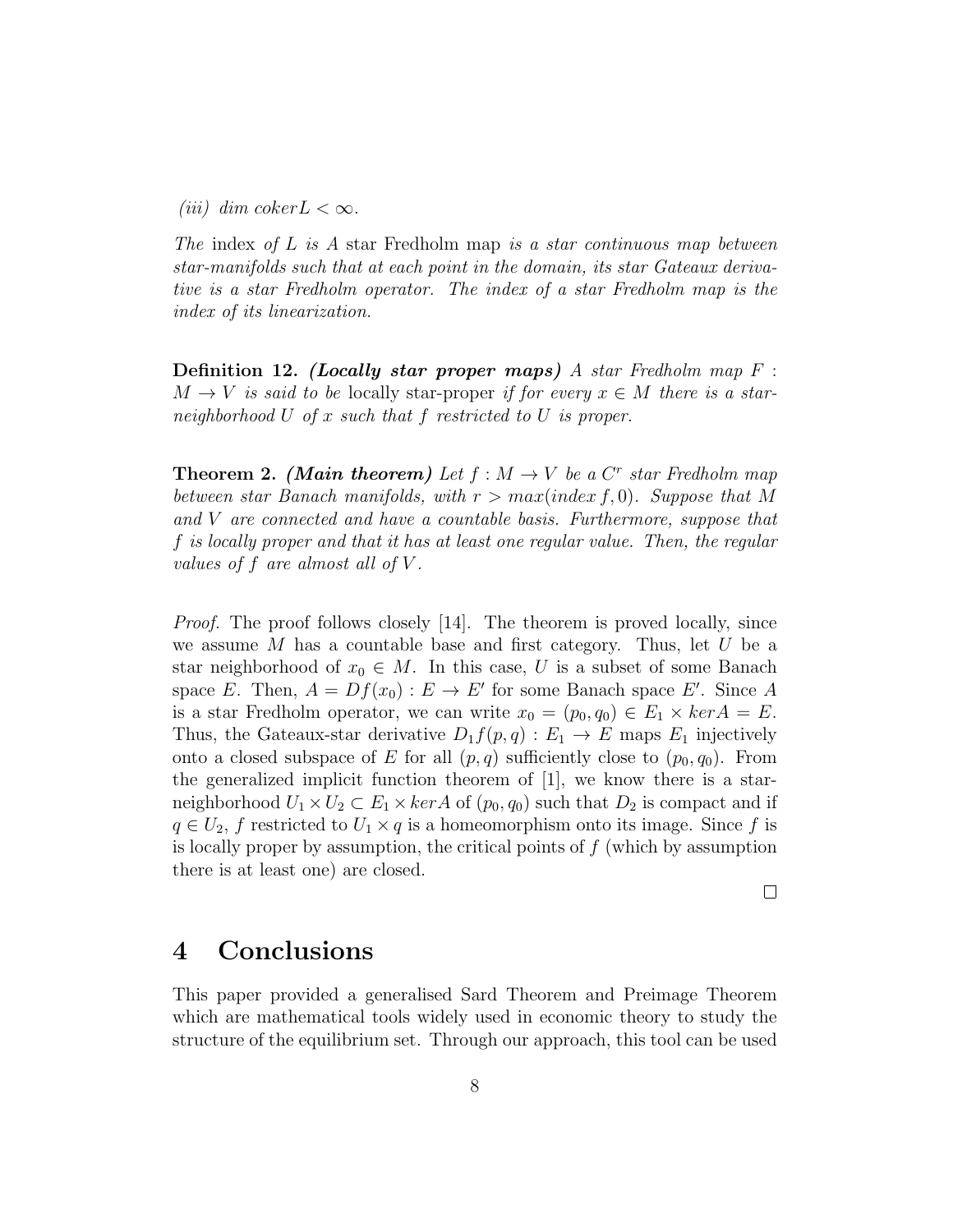in situations where the spaces involved might have a positive cone with an empty interior.

# References

- [1] Accinelli, E. (2010) "A generalization of the implicit function theorem." Applied Mathematical Sciences 4-26, 1289 - 1298.
- [2] Balasko, Y. (1975) "Some results on uniqueness and on stability of equilibrium in general equilibrium theory." Journal of Mathematical Economics 2, 95-118.
- [3] Balasko, Y. (1997a) "Pareto optima, welfare weights, and smooth equilibrium analysis." Journal of Economic Dynamics and Control 21, 473- 503.
- [4] Balasko, Y. (1997b) "Equilibrium analysis of the infinite horizon model with smooth discounted utility functions." Journal of Economic Dynamics and Control 21, 783-829.
- [5] Balasko, Y. (1997c) "The natural projection approach to the infinitehorizon model." Journal of Mathematical Economics 27, 251-265.
- [6] Bewley, T.F. (1972) "Existence of equilibria in economies with infinitely many commodities." *Journal of Economic Theory* 4, 514-540.
- [7] Chichilnisky, G. and G. Heal (1996) "On the existence and the structure of the pseudo-equilibrium manifold," Journal of Mathematical Econonomics 26, 171-186.
- [8] Debreu, G. (1970) "Economies with a finite set of equilibria." Econometrica 38, 387-392.
- [9] Duffie, D. and C.F. Huang (1985) "Implementing Arrow-Debreu equilibria by continuous trading of a few long-lived securities." Econometrica 53, 1337-1356.
- [10] Kehoe, T.J. and D.K. Levine (1985) "Comparative statics and perfect foresight in infinite horizon models." Econometrica 53, 433-453.